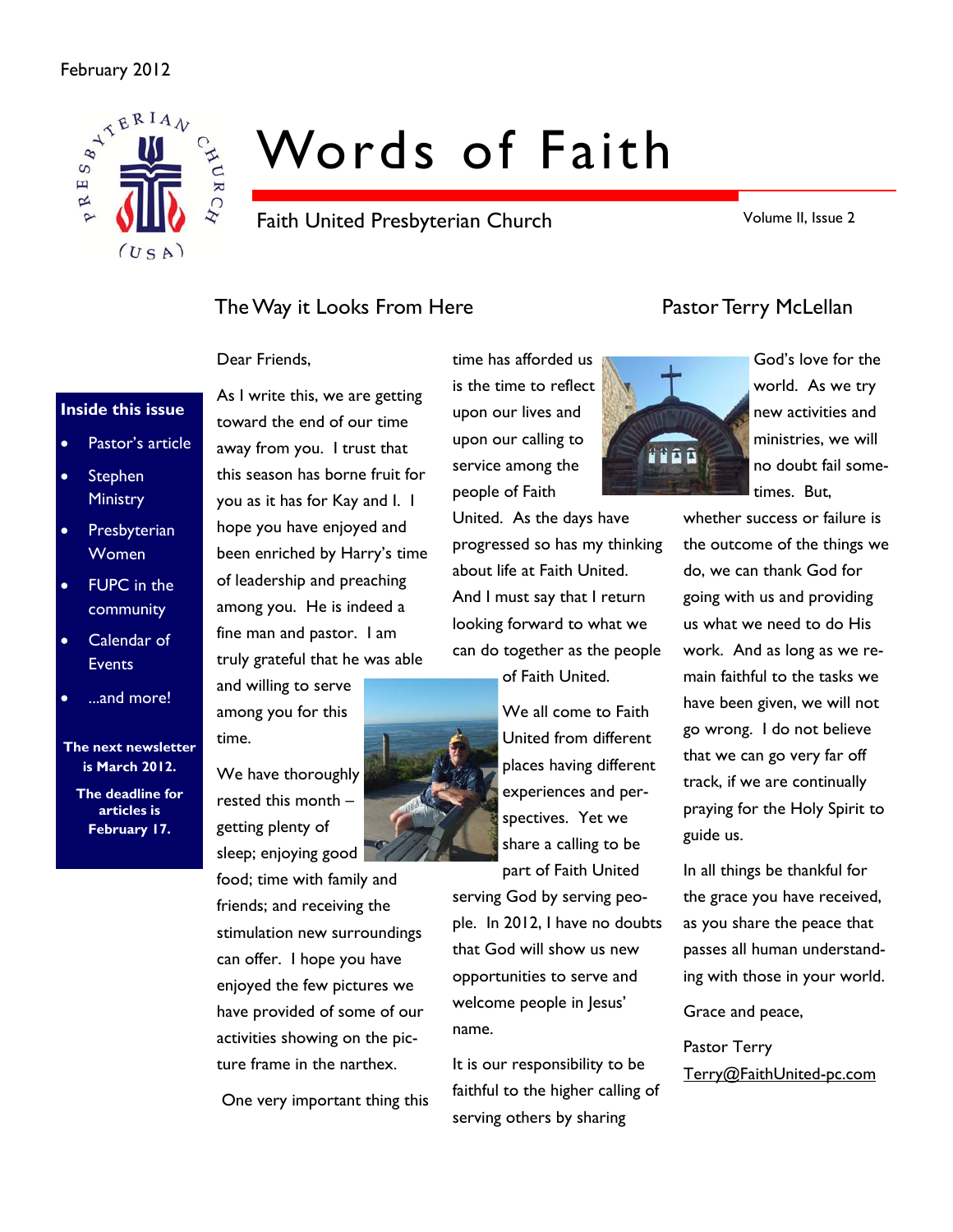# Why Stephen Ministry? Jane Ingebritson

We have many needs for care in our congregation and community: people experiencing divorce, grief, a terminal illness, loss of a job, relocation, an empty nest, retirement, hospitalization, loneliness, and many other stresses or challenges. Often people with needs suffer silently or do not request or receive the level of care they really need. With only one pastor for a congregation of our size, you can quickly see why it would be impossible for our pastor to meet every single need of every single person. Stephen Ministry expands the care that

Faith United Presbyterian can offer by equipping and organizing members to provide Christian care. This gives us a larger pool of people with the gifts, skills, and calling to bring Christ's love and care to those who most need it.



In February, the six Stephen Minister trainees will study these modules: Using Mental Health Profession-

als and Other Community Resources; *Ministering to Those Experiencing Grief;*  Dealing with Depression: The Stephen Minister's Role; and Helping Suicidal Persons Get the Help They Need.

The Starboard Stitchers will meet at the church on Tuesday, February 7, at 1:00 p.m. They will continue making stuffed animals for North Dallas Shared Ministries. All woman of the church are wel-



# Presbyterian Women Jeanne Sawyer, Publicity

come to attend to help with sewing, stuffing and stitching.

The 2nd Thursday Morning circle will meet at the church at 9:30 a.m. on February 9. The 2nd Tuesday Morning Luncheon circle will meet on February 14

at 10:30 a.m. Hostesses will be Lorna Acker and Jeanne Sawyer. On February 16, the 3rd Thursday Evening circle will meet at 7:00 p.m. at the home of Lois Norton.

The PW Coordinating Team will meet on Tuesday, February 7, at 7:00 p.m.

## Calling All Women! Ann Walden

Be sure to circle Saturday, February 11 on your calendar and make plans to be in Faith United's Fellowship Hall on that day. That's the date of the Presbyterian Women's Retreat for **ALL** women of Faith United. Breakfast will be served at 9:30 with fellowship following.

A representative from **Presbyterian Children's Hope and Services** will explain to us the procedure for receiving, fostering and adopting orphans left in their care. The receiving blankets we have been making will go with each

child throughout the process even into adoption.

Also included in the program, and a real treat,

will be the "Blessing of the Hands" service with Wendy Fenn. Wendy has been director of Faith Hospice and is now employed by First Presbyterian Dallas as an Associate Pastor in charge of Congregational Life. I can personally say this is one of THE most inspiring experi-

### ences of worship I've ever had in my life. You owe it to yourself, as a woman of God, to Presbyteriar omen

participate in this blessing. This retreat begins and ends

with food, of course. After all, we **are** Presbyterians! Each person brings her own sandwich and all the rest of the picnic will be provided by one of the circles. Please plan to attend even if you do not currently participate in one of FUPC's circles. You will be glad you did!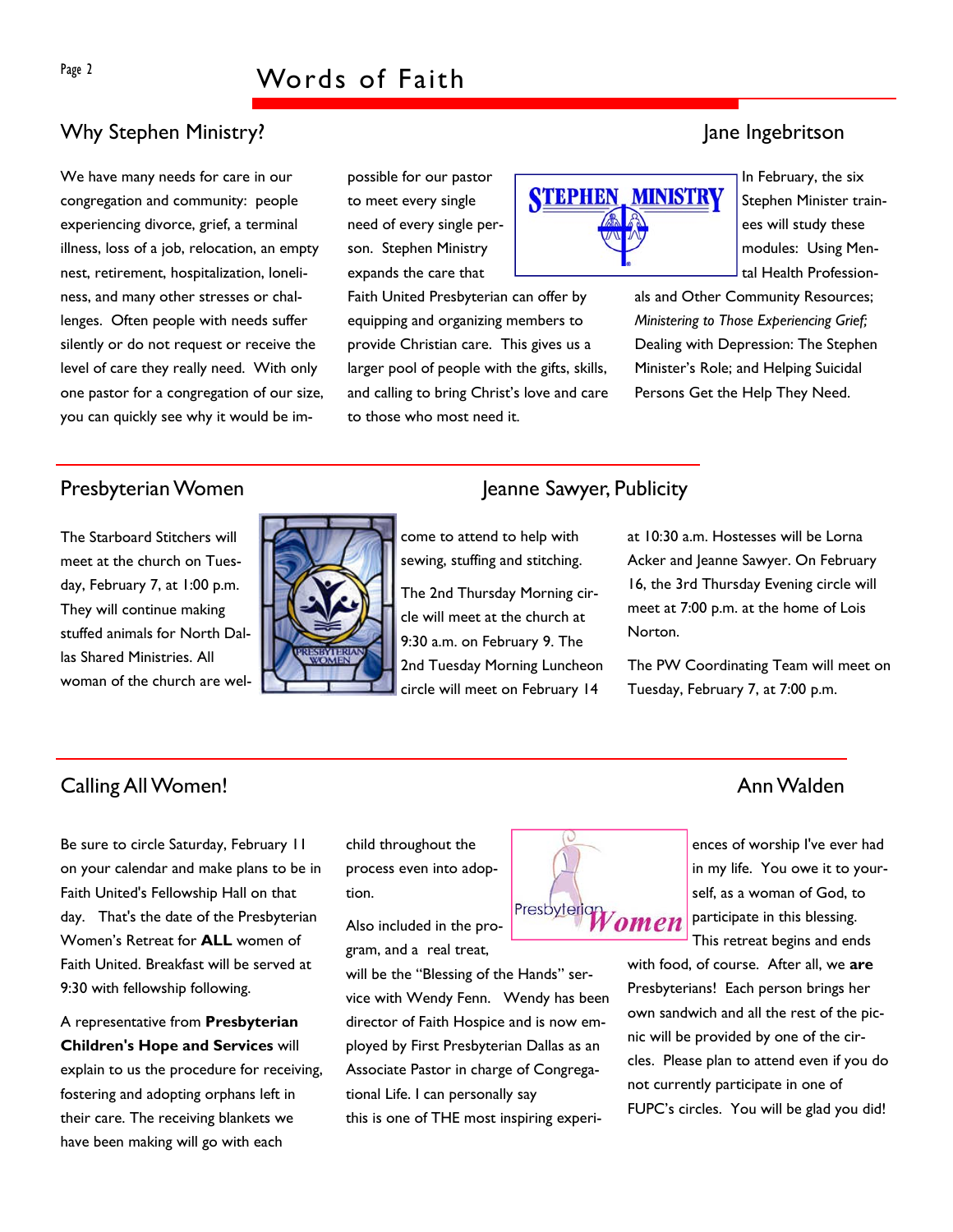## Fruitful Days Ahead Rev. Harry C. Meissner



I retired from 33 years service with one congregation on November 1, 2006. After serving as a regular temporary supply for six months, I did a thirty-four

month Interim and re-retired. Six weeks later I went as "first responder" to a place and wound up serving an 18-month Interim. A retired minister in the presbytery said, "I don't think you're even halftrying at retirement." So, coming to FUPC was my first temporary service since I re-re-retired. And it has been a great experience. The people of Faith United Presbyterian Church have been welcoming and gracious. A merged church is close to my heart because 22 of those 33 years were spent in a merged situation.

a corporation of combining two 7-Eleven stores. It is more like the merger of two families. I have often said that there are only two critical times in a church merger—the time before the merger vote and the time after it. Families have their own dynamics of becoming one. But that is what we're called to do. And the time after the merger vote doesn't mean

that things get easier. They actually become more complicated! Now there are greater resources for mission, but redefining the mission and making sure all resources

are utilized is no uncomplicated task. Mergers that make it are mergers, not for survival, but for increased programming and mission.

There is a book out—it is available in the Presbytery Resource Center—that chronicles *Five Practices of Fruitful Congre-* *gations*, by Robert Schnase. These five practices seem to be held in common by "successful" congregations:

- radical hospitality
- passionate worship
- intentional faith development
- risk-taking mission and service
- extravagant generosity

Look at the descriptive words that accompany each area of church life. They mean that each area is pursued in an extraordinary way. If we pursue our commitment to our life together in such an ex-

traordinary way, then there are good and fruitful days ahead for FUPC.

I have had an experience of being a part of the relative "beginning" of the life of this new church. I will be watching with anticipation to see how it develops and what it becomes.

A church merger isn't like the merger of

The end of January approaches and we look ahead and plan for the season of Lent which begins with Ash Wednesday on 2/22. Looking further ahead Easter 2012 will be April 8. Where does the time go?

We are currently establishing groups of volunteers to help with various office tasks. Contact the church office if you have a day of the week that you could come to the church office to assist with stuffing envelopes, preparing newsletters, answering phones, etc. We will be happy to add you and your talents to our list.

We depend on you to help us keep our calendar of events current and up-to-date. Let us know if you notice an event that needs to be updated or adjusted on the website or before the next newsletter is published.

### From the editor **Brenda** Swindle

You may submit articles in writing to the church office or via email to

### Brenda@FaithUnited-pc.com

The next issue will be March 2012. The deadline for articles is Friday, 2/17. Please do not hesitate to contact the church office if you or your group has information to share.

*Next newsletter is March 2012. Deadline for articles, Friday, 2/17. Contact church office or Brenda Swindle via email to submit articles.* 

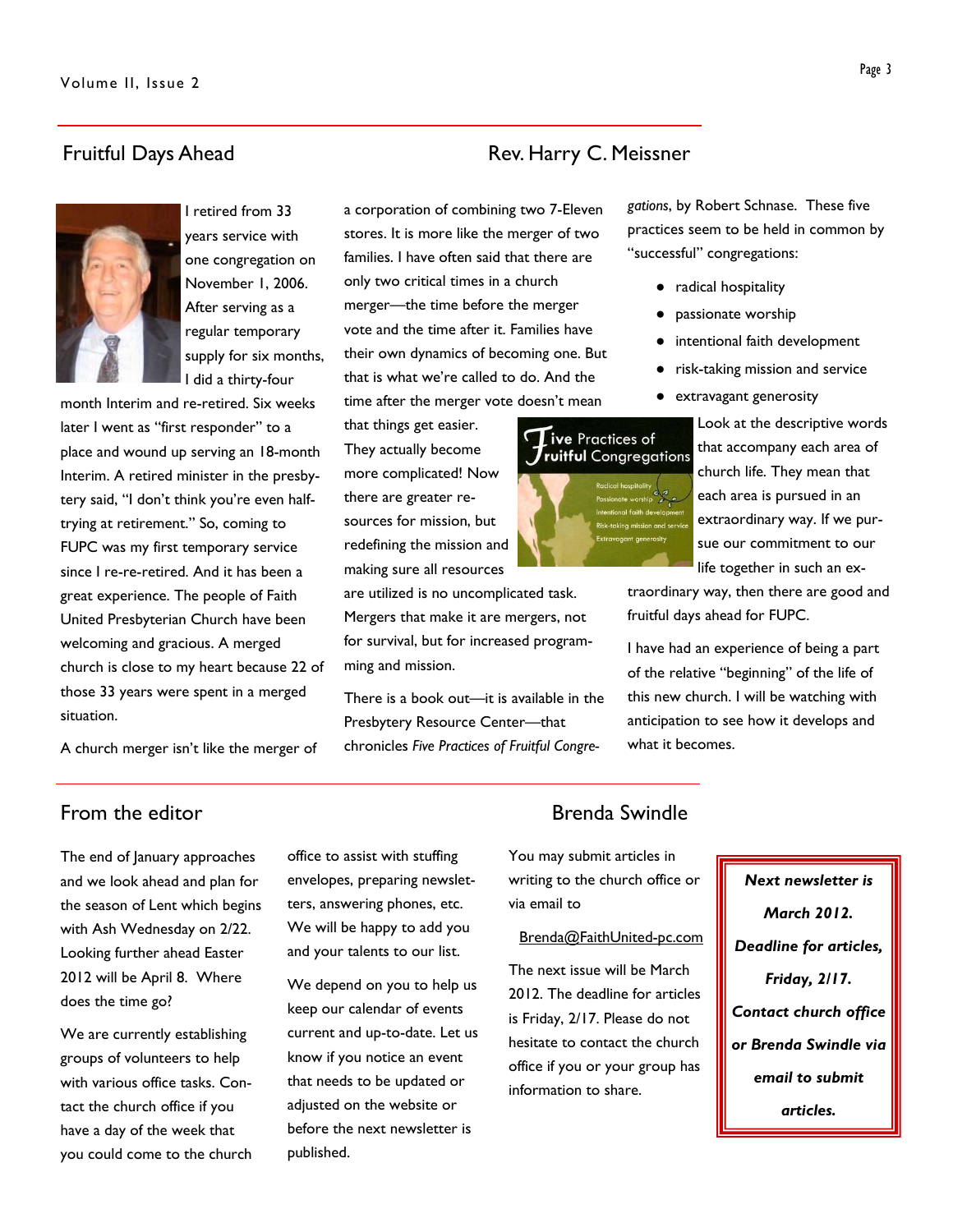# Notes & News from the Pews



### **From & for the members of FUPC**

**Thank you** for all your prayers, cards, food as we recovered from our Christmas trials. We missed our loving church family and appreciate being missed. Peace & love, Jack & Ann Walden

**Many thanks** go to all of my Faith United friends. I appreciate so much all of the cards, calls, gifts and continued prayers. I hope to be back among you all soon. Kathie Heffler

**Anonymous**—What would you attempt to do if you knew you could not fail?

**Helen Bowling** recently moved away from her friends at FUPC to be closer to her family. Her new address is:

Helen Bowling,

c/o Natalie Kohler

1660 Poes Lane

Charlottesville, VA 22911



### **Members of FUPC invited! Lenten Dinner and Bible Study Series**

It is time for our Lenten dinner and Bible study series. Once again we will have a video study series. This series is called *The History of the Bible: The Making of the New Testament Canon*, and is presented by Bart D. Ehrman, Ph.D. The class will meet on Wednesday evening's beginning with dinner (\$6.00) at 6:15 p.m. with video and discussion at 7:00 p.m. This Bible study begins on Wednesday, February 29, 2012 and continues through March 28, 2012. We will study Apocalypticism and the Apocalypse of John, the Copyists Who Gave Us Scripture, Authority in the Early Church, The Importance of Interpretation, and When Did the Canon Get Finalized? Please send an e-mail to Pauline Neff pneff5@gmail.com if you will be attending and would like her to make dinner reservations on your behalf. We always look forward to these times together to have fellowship, enjoy food and conversation and study. We hope that you can join us

John Calvin Presbyterian Church , 4151 Royal Lane (Northwest corner of Midway & Royal), Dallas, TX 75229, 214-357-9395

# North Dallas Shared Ministries Lois Duell

Tax preparation has begun at NDSM. Last year 65 volunteers prepared 1,014 tax returns for low and moderate income families, saving them roughly \$100,000 in preparation and identifying \$1.9 million in

refunds and credits to which they were entitled. Hours are Monday through Friday 2pm to 8pm and Saturday 9am to 1pm. Clients are seen on a walk-in basis. Anyone seeking assistance should bring Social Security cards for everyone in the household as well as W-2 and 1099 forms and documents relating to income and claimed deductions. also bring last year's



tax return and documentation of your bank account number.

The Friday Senior Food Basket is steadily increasing. On January 13, 406 bags of groceries were handed out

to seniors and disabled participants. This program is available to seniors and disabled on fixed incomes beyond the 20 zip codes we cover.

The May fund raiser will soon be here and items for the Silent Auction are needed. If you have items to donate, contact Lois Duell at 972-241-4669.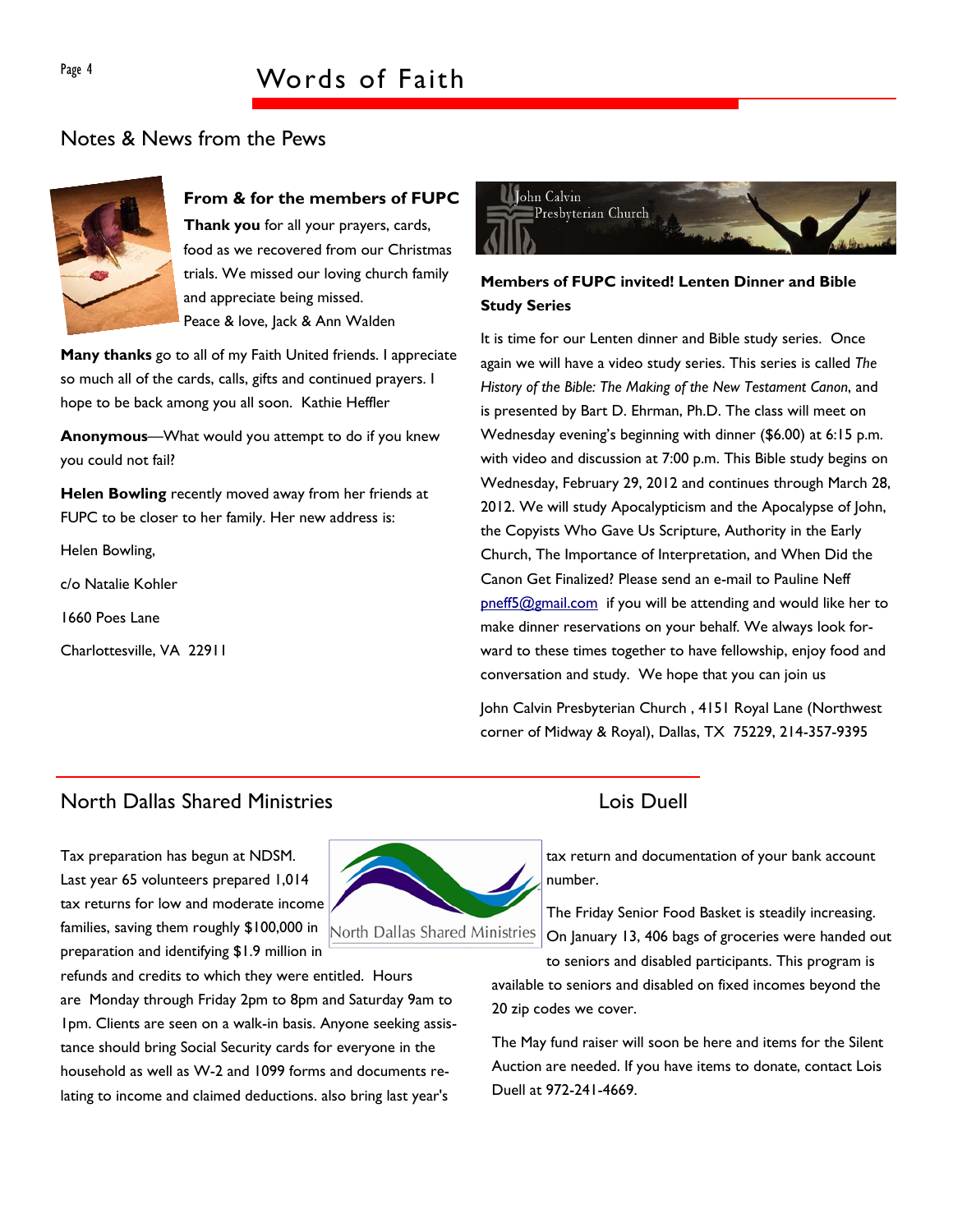# Help NDSM Get 2012 Off to Great Start! Judy Rorrie



### **FIRST TIME EXPERIMENT**

We have identified a need for shoes for school-age chil-

tempt at a "shoe drive." Please publicize this effort. And please let us know how responsive your congregation is, as we are considering adding a wider variety of shoes to our Clothes Closet offerings.

Life - Health - Education dren. This will be our first at-

We could also use additional warm clothing for children and adults and men's pants with 32 and 34 inch waists.

### **ESL CLASSES CAN USE MORE TEACHERS**

Our Spring ESL classes have begun and we could use more volunteers to keep this successful program growing. Volunteers need only teach one day a week - 1 1/2 to 2 hours in class plus preparation and drive time - and need not know any language other than English. All materials are provided. Day classes meet Monday through Thursday, 9:30 to 11:30 a.m. and evening classes meet Tuesday and Thursday from 6:30 to 8:00 p.m.

 To volunteer, please contact Joe De La Cruz at hidtennis@aol.com for evening classes and Trish Houck at trishhouck@aol.com for day classes.

To download an update poster/flyer that you may post, please click herehttp://ndsm.org/images/stories/PDF/esl-flyer-2012.pdf. But please get the word out as many ways as possible - and let us know what works best for your congregation.

### **TAX PREPARATION IS ACTIVE THROUGH APRIL**

We're offering free tax preparation and electronic filing six days a week for low and moderate income families through Tuesday, April 17.

Please let your congregation know that we can always use volunteers. Even if they don't know anything about tax prep, we can train them to help clients get organized for their session with the preparer. Those interested in volunteering may contact John Shank at ejshan@sbcglobal.net

And, please let those who might need this service know that it's available. You can find details about hours and what to bring on our Website - www.ndsm.org

Thank you in advance for your assistance.

Judy Rorrie, Executive Director

### Become a member of FUPC! Rev. Terry McLellan

On Sunday, 2/12 at 10:15 a.m. there will be a called meeting of the Session. We will gather in the Resource/Parlor room off the Narthex. The purpose of the meeting will be to receive new members. If there are any among the congregation who wish to become members of Faith United, you are cordially invited to meet with the Session at that time. We receive members by transfer of mem-

bership from other Presbyterian congregations; if

**MEMBERS** 

Christian and have not yet made a public profession of your faith, we can receive you for baptism and afterwards full membership in this church community.



you are a member of another denomination but have been baptized, we can receive you by re -affirmation of your faith; or, if you are a new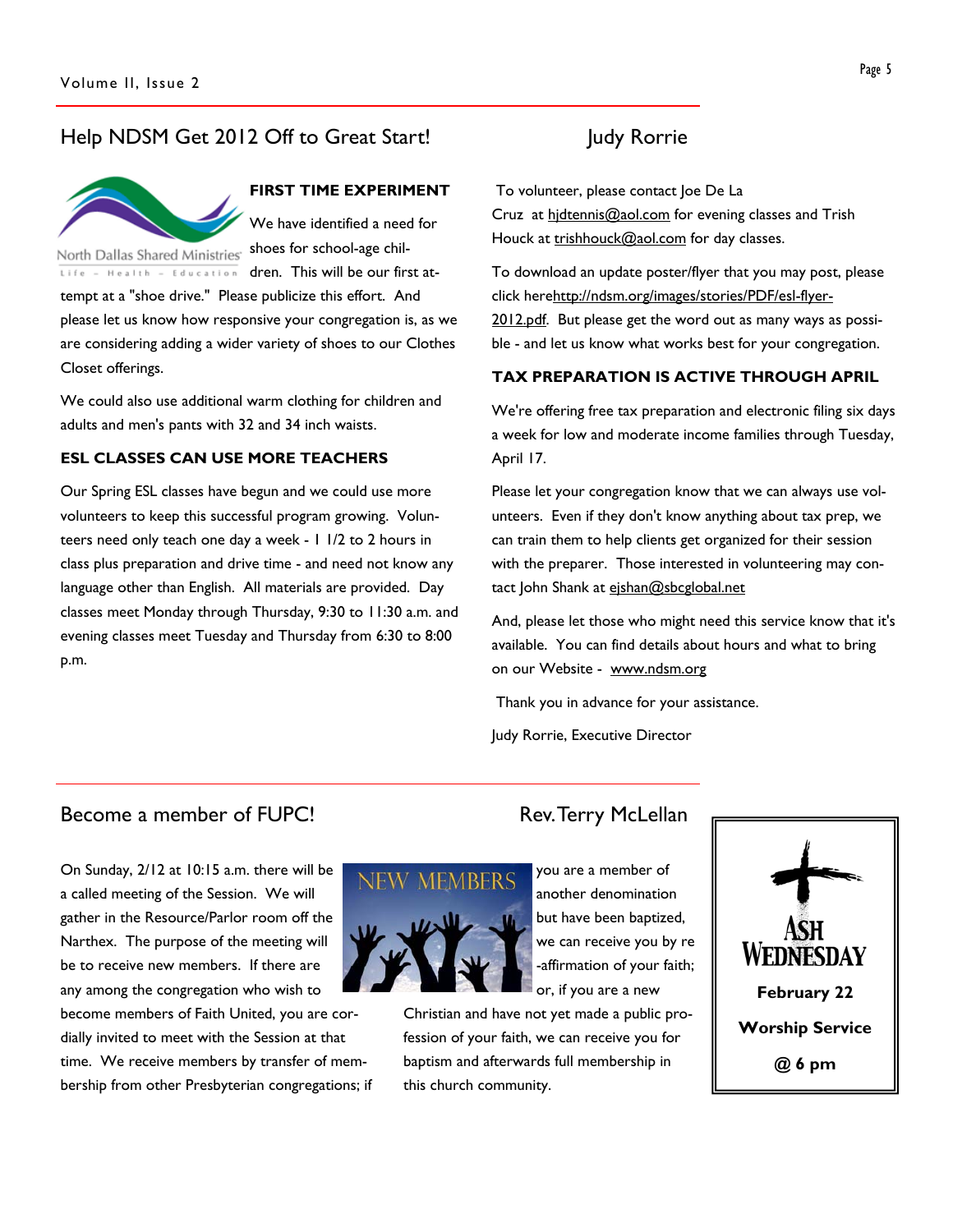# Page 6 Words of Faith

# Happy Birthday!

| February I         |              | February 7 |  |  |
|--------------------|--------------|------------|--|--|
| * Keith Bechly     | Mariann<br>豢 |            |  |  |
| February 2         |              | February 8 |  |  |
| * Harrison Rainier | Karen T<br>鮝 |            |  |  |
| February 3         | Jack Wa      |            |  |  |
| * Sergio Hernandez | February I   |            |  |  |
| February 5         | ※ Whit W     |            |  |  |
| ※ Lorna Acker      | February I   |            |  |  |
| $*$ Morgan Rower   | $R_0h$ $M/h$ |            |  |  |

### **February 6**

Aubree D'alfonso

*Give ear, O Lord, to my* 

*prayer; listen to my cry* 

*of supplication. In the* 

*day of my trouble I call* 

*on you, for you will* 

*answer me.* 

Psalm 86:6-7

| ※ おんじょう     | Marianne Petersen |  |  |  |  |  |  |
|-------------|-------------------|--|--|--|--|--|--|
| February 8  |                   |  |  |  |  |  |  |
|             | ※ Karen Turnhow   |  |  |  |  |  |  |
|             | ※ Jack Walden     |  |  |  |  |  |  |
| February 12 |                   |  |  |  |  |  |  |
|             | ※ Whit Whitaker   |  |  |  |  |  |  |
|             |                   |  |  |  |  |  |  |

**bruary 14** 

- Chuck Acker
- Dick Smith

# Prayer Concerns

### **Prayers for:**

- Eberhard & Kähte Kashuge
- ♥ Kitty Lane
- ♥ Mike McGinnis
- ♥ Pam & John Moynagh
- ♥ Thomas Sullivan
- Charles Sooby
- The congregation of FUPC as they discover what God has planned for them in 2012.

 Jeremy Ketzel **February 21** 

**Rehab/At Home:** 

**Glenn Craig Grethel Creech** 

♥ David Daly ♥ Betty Donoho

♥ Kathie Heffler ♥ Ruth Innes

♥ Ken Quevreaux Don Speigel Mary Steinmetz Hugh McWhorter Martha Watson

♥ Phil & Marilyn Beaubien

♥ Harvey & Marian Garoutte

Leslie Mendez

**February 16**  Kurt Booth

**※ Kitty Lane February 17**  Rebecca Bell

**February 18** 

**February 19** 

Cosette Greer

Joann Schiebout

# **February 22**  Mary Joiner **February 24**  Mindy Lewis **February 25**



- Ann Walden
- **February 28**  Hubert Laney
- \* John Marxer

- **Service Personnel:**
- SGT Kevin B. Cuiksa
- **CPT Brian Gaddis**
- 
- Sr A Jaron Garoutte
- ♥ SPC Chad Manis
- ♥ 1st LT Joshua Montero
- LT COL Thomas Pentecost
- SFC Adam Reno
- **Ronnie Rogers**
- ♥ USAF 1st LT Andre Silva
- LCPL James C. Spencer
- **SPC David Wheat**
- Marshall Dobbs
- ♥ David Crossley
- **Robert Hall**
- **Andrew Moore**
- WO<sub>2</sub> Chris West

### **Austin Street Meal—March 5**

The March meal day will be Monday, March 5. Please plan ahead for your food donation. The additional refrigerator for cold food storage is down the hall from the Fellowship Hall kitchen. Thank you for your faithfulness to the homeless.

# Meagan Bower

 Bob Whitnell **February 15** 

- 
- 

- **LT Ben Garoutte**
- 
- 
- 
- 
- 
- 
- 
- 
- 
- 
-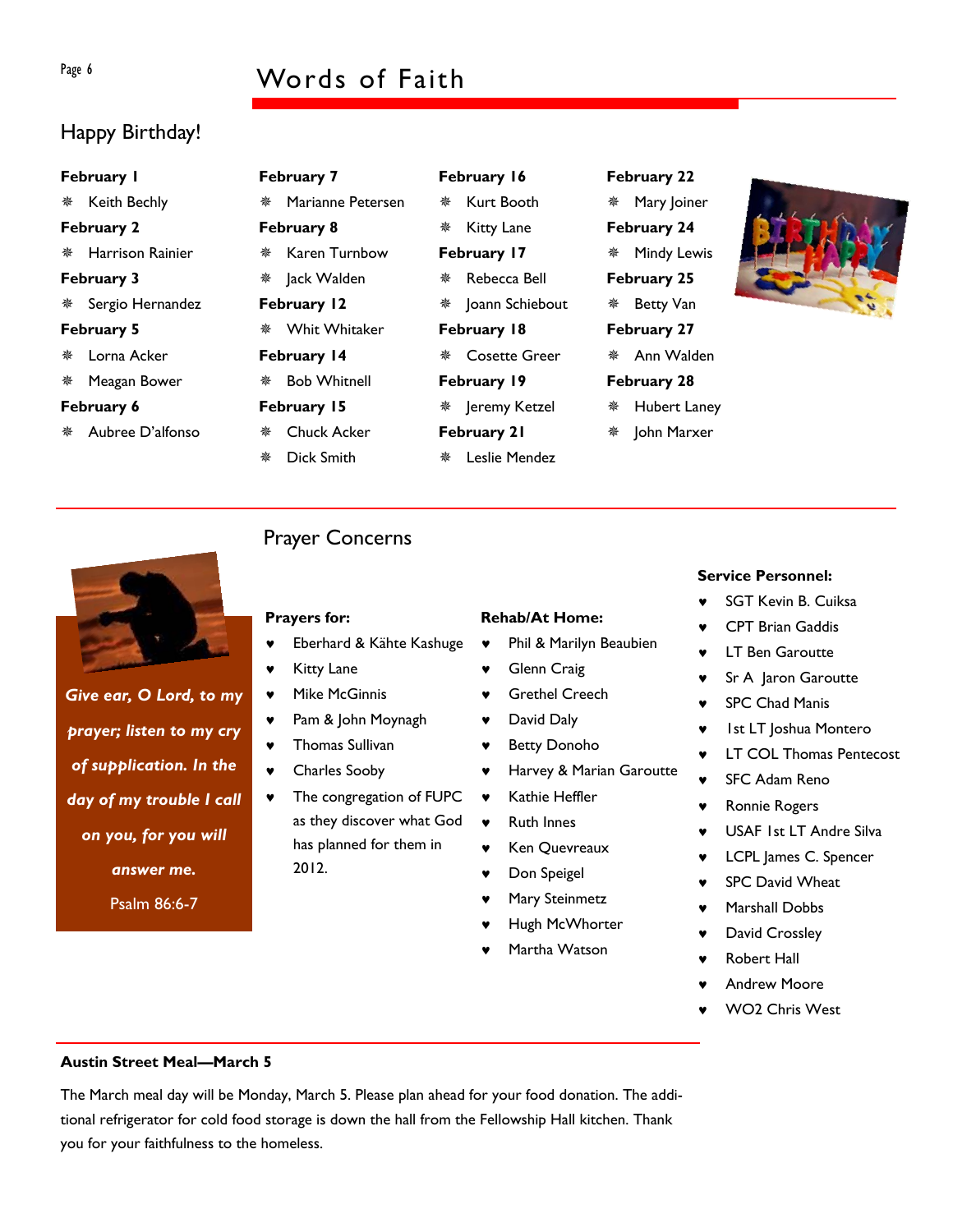# February 2012

| <b>Sun</b>                                                                                                                                                                                                   |                                                                                                                                                | Mon                                                                            | Tue                                                                                                                   | Wed                                                      | Thu                                                                                                                                                 | Fri             | <b>Sat</b>                                                                                                                                            |
|--------------------------------------------------------------------------------------------------------------------------------------------------------------------------------------------------------------|------------------------------------------------------------------------------------------------------------------------------------------------|--------------------------------------------------------------------------------|-----------------------------------------------------------------------------------------------------------------------|----------------------------------------------------------|-----------------------------------------------------------------------------------------------------------------------------------------------------|-----------------|-------------------------------------------------------------------------------------------------------------------------------------------------------|
|                                                                                                                                                                                                              | Calendar Legend<br>G-21=Community Youth Group<br>GA=Gamblers Anonymous<br>OA=Overeaters Anonymous<br>CSID=Church of South India Dallas         | ABA=Anorexic & Bulimics Anonymous<br>PWCT=Presbyterian Women Coordinating Team |                                                                                                                       | 7:00 FUPC Choir                                          | $\overline{2}$<br>5:00 G-21-Sanctuary<br>6:30 GA-Choir Room<br>7:00 Healthy Planet<br>Double Classroom<br>7:00 Personnel Cmte<br>7:30 ABA Group-Rm4 | 3               | $\overline{4}$<br>10:00 Stephen Min.-Lounge<br>11:00 GA-Double Classroom<br>11:00 OA-Rm 4<br>2:30 CSID Choir-Sanctuary                                |
| 5<br>9:00 CSID Worship<br>9:00 FUPC Prayer Time<br>9:30 FUPC Sunday School<br>11:00 CSID Sunday School<br>11:00 FUPC Worship<br>11:00 Good Shepherd<br>12:00 CSID Lunch                                      |                                                                                                                                                | 6<br>9:00 Ed's Helpers<br>6:00 Shelter                                         | 7<br>1:00 Starboard Stitchers<br>4:00 G-21 music<br>7:00 GA-Choir Room<br>7:00 OA-Fellowship Rm<br>7:00 PWCT          | 8<br>7:00 FUPC Choir                                     | 9<br>9:30 PW Circle<br>5:00 G-21-Sanctuary<br>6:30 GA-Choir Room<br>7:00 Healthy Planet<br>Double Classroom<br>7:30 ABA Group-Rm4                   | $\overline{10}$ | $\mathbf{I}$<br>9:30 Women's Retreat<br>10:00 Stephen Min.-Lounge<br>11:00 GA-Double Classroom<br>11:00 OA-Fellowship Rm<br>2:30 CSID Choir-Sanctuary |
| $\overline{2}$<br>9:00 CSID Worship<br>9:00 FUPC Prayer Time<br>9:30 FUPC Sunday School<br>10:15 FUPC Session<br>11:00 CSID Sunday School<br>11:00 FUPC Worship<br>11:00 Good Shepherd<br>12:30 FUPC Session |                                                                                                                                                | 3<br>9:00 Ed's Helpers                                                         | 4<br>10:30 PW Circle<br>4:00 G-21 music<br>7:00 GA-Choir Room<br>7:00 OA-Fellowship Rm                                | 15<br>7:00 FUPC Choir                                    | 16<br>5:00 G-21-Sanctuary<br>6:30 GA-Choir Room<br>7:00 PW Circle<br>7:00 Healthy Planet<br>Double Classroom<br>7:30 ABA Group-Rm4                  | 17              | 8<br>10:00 Stephen Min.-Lounge<br>11:00 GA-Double Classroom<br>11:00 OA-Fellowship Rm<br>2:30 CSID Choir-Sanctuary                                    |
| 19                                                                                                                                                                                                           | 9:00 CSID Worship<br>9:00 FUPC Prayer Time<br>9:30 FUPC Sunday School<br>11:00 CSID Sunday School<br>11:00 FUPC Worship<br>11:00 Good Shepherd | 20<br>9:00 Ed's Helpers<br>7:00 Vocal Majority<br>Board Mtg.                   | 21<br>4:00 G-21 music practice<br>7:00 GA-Choir Room<br>7:00 OA-Fellowship Rm                                         | 22<br>Ash Wednesday<br>Worship @ 6 pm<br>7:00 FUPC Choir | 23<br>5:00 G-21-Sanctuary<br>6:30 GA-Choir Room<br>7:00 Healthy Planet<br>Double Classroom<br>7:30 ABA Group-Rm4                                    | 24              | 25<br>10:00 Stephen Min.-Lounge<br>11:00 GA-Double Classroom<br>11:00 OA-Fellowship Rm<br>2:30 CSID Choir-Sanctuary                                   |
| 26                                                                                                                                                                                                           | 9:00 CSID Worship<br>9:00 FUPC Prayer Time<br>9:30 FUPC Sunday School<br>11:00 CSID Sunday School<br>11:00 FUPC Worship<br>11:00 Good Shepherd | 27<br>9:00 Ed's Helpers                                                        | 28<br>4:00 G-21 music practice   7:00 FUPC Choir<br>7:00 GA-Choir Room<br>7:00 OA Fellowship Rm                       | 29                                                       | 5:00 G-21-Sanctuary<br>6:30 GA-Choir Room<br>7:30 ABA Group-Rm 4                                                                                    | 2               | 3<br>10:00 Stephen Min.-Lounge<br>11:00 GA-Double Classroom<br>11:00 OA-Fellowship Rm<br>2:30 CSID Choir-Sanctuary                                    |
| 4                                                                                                                                                                                                            | 9:00 CSID Worship<br>9:00 FUPC Prayer Time<br>9:30 FUPC Sunday School<br>11:00 CSID Sunday School<br>11:00 FUPC Worship<br>11:00 Good Shepherd | 5<br>9:00 Ed's Helpers<br>6:00 Shelter                                         | 6<br>1:00 Starboard Stitchers<br>4:00 G-21 music practice<br>7:00 GA-Choir Room<br>7:00 OA-Fellowship Rm<br>7:00 PWCT | 7<br>7:00 FUPC Choir                                     | 8<br>9:30 PW Circle<br>5:00 G-21-Sanctuary<br>6:30 GA-Choir Room<br>7:30 ABA Group-Rm 4                                                             | 9               | $ 0\rangle$<br>11:00 GA-Double Classroom<br>11:00 OA-Fellowship Rm<br>2:30 CSID Choir-Sanctuary                                                       |

**Please contact the church office if you have meetings, classes or events to put on the calendar to help prevent conflicts.**